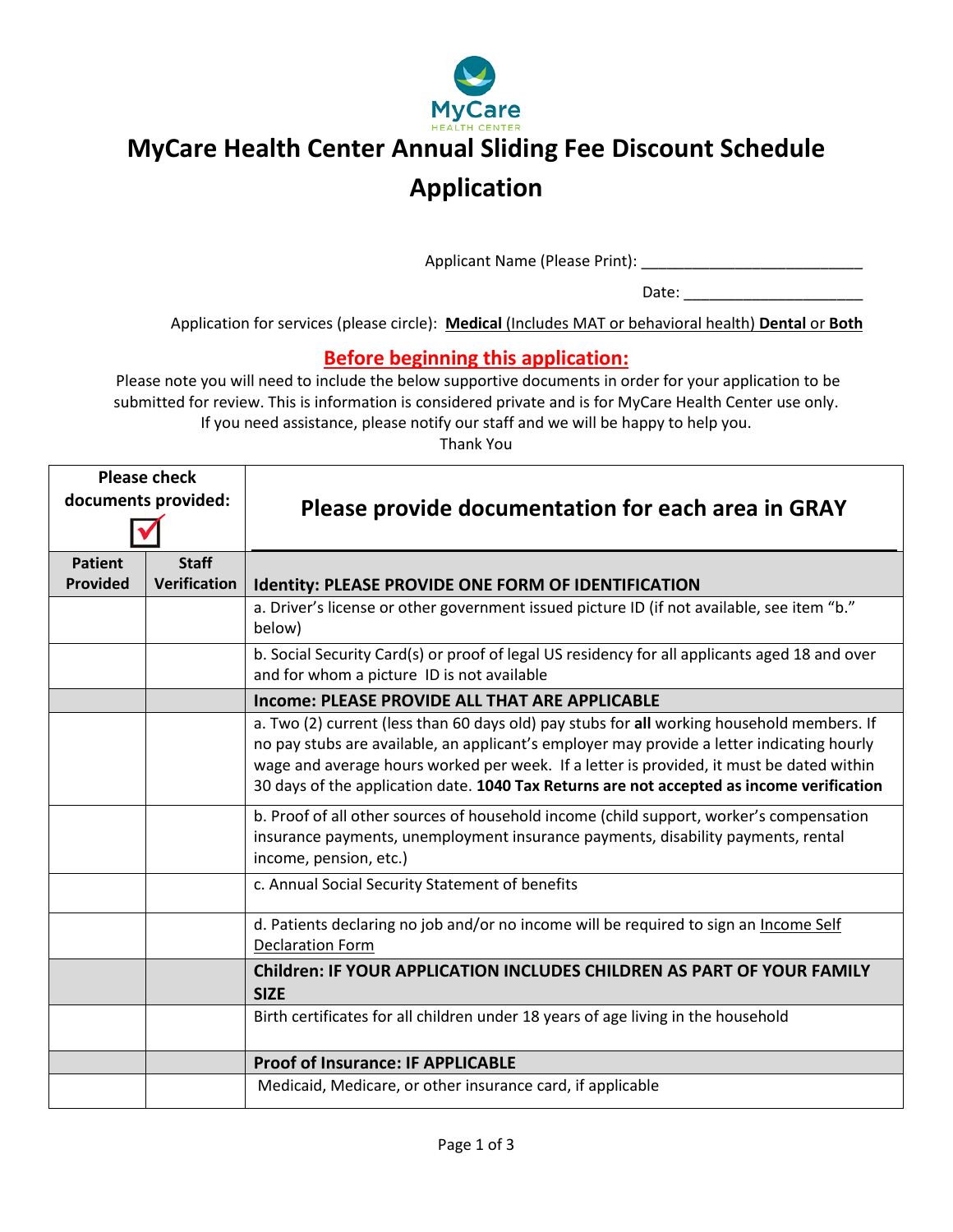#### **Please complete all sections of the application**

| Last Name                                                                                                                                                                                                                                                                                      | <b>First Name</b> |                                                       |              | Middle Initial                                          |
|------------------------------------------------------------------------------------------------------------------------------------------------------------------------------------------------------------------------------------------------------------------------------------------------|-------------------|-------------------------------------------------------|--------------|---------------------------------------------------------|
| <b>Street Address</b>                                                                                                                                                                                                                                                                          | City              |                                                       | <b>State</b> | Zip Code                                                |
| <b>Social Security Number</b>                                                                                                                                                                                                                                                                  | Date of Birth     |                                                       | Age          | Gender<br>Male Female                                   |
| Home Telephone                                                                                                                                                                                                                                                                                 |                   | Other Telephone (please specify, cell, work or other) |              |                                                         |
| Proof of Identity – circle one<br>Driver's License State ID<br>Other the control of the control of the control of the control of the control of the control of the control of the control of the control of the control of the control of the control of the control of the control of the con |                   | <b>VERIFICATION</b> on Page 1                         |              | Proof of Income - Please see the IDENTITY AND INCOME    |
| First Language – circle one<br>English<br>Spanish<br>Arabic<br>Other                                                                                                                                                                                                                           |                   | First Visit? Yes or No                                |              |                                                         |
| Do you have any Medical Insurance Coverage? Yes or No<br>If so, please provide your card.                                                                                                                                                                                                      |                   | Insurance? Yes or No                                  |              | Would you like assistance applying for Health or Dental |

#### **HOUSEHOLD SIZE/INCOME:**

- 1. What is your household (**CIRCLE ONE)** WEEKLY, MONTHLY or ANNUAL Income?
	- Income must include all cash, check or electronic sources of money used for the maintenance of your household.

|                    | Wages | Social<br>Security | Alimony | <b>Disability</b> | Unemployment | <b>TOTAL</b> |
|--------------------|-------|--------------------|---------|-------------------|--------------|--------------|
| Yourself           | \$    | ง                  | J       | Φ                 | \$           | Φ            |
| Your Spouse        | -\$   | ง                  | J       | ง                 | \$           | ง            |
| <b>Other Adult</b> | \$    | ึง                 | \$      | ъ                 | \$           | D            |

Other Income \$\_\_\_\_\_\_\_\_\_\_\_\_\_\_\_\_\_\_\_\_ Explain source \_\_\_\_\_\_\_\_\_\_\_\_\_\_\_\_\_\_\_\_\_\_\_\_\_\_\_\_\_\_\_

TOTAL INCOME **(CIRCLE ONE)** WEEKLY, MONTHLY or ANNUAL: \_\_\_\_\_\_\_\_\_\_\_\_\_\_\_\_\_

- 2. How many related individuals living in the same household are supported by this income**, please be specific (parent, grandparent, spouse)?** \_\_\_\_\_\_\_\_\_\_\_\_\_\_\_\_\_\_\_\_\_\_\_\_\_\_\_\_\_\_\_\_\_\_\_\_\_\_\_\_\_\_\_\_\_\_\_\_\_\_\_\_\_\_
- 3. Please list any dependent minor children living in the household: \_\_\_\_\_\_\_\_\_\_\_\_\_\_\_\_\_\_\_\_\_\_\_\_\_\_\_\_\_\_\_\_\_\_
- 4. Do you have stable housing? For this purpose, stable housing is defined as "a fixed, regular, and adequate nighttime residence in which you do not have to worry about being forced to leave unexpectedly". **YES NO**
- 5. Do you have a medical provider? **YES NO**
- 6. Do you have a Dental provider? **YES NO**

#### **APPLICANT SIGNATURE:**

\*I attest that the information included in this application is accurate to the best of my ability.

**Please Sign: \_\_\_\_\_\_\_\_\_\_\_\_\_\_\_\_\_\_\_\_\_\_\_\_\_\_\_\_\_\_\_\_\_\_\_\_\_\_\_\_\_\_\_\_ Date: \_\_\_\_\_\_\_\_\_\_\_\_\_\_\_\_\_\_\_\_\_\_\_**